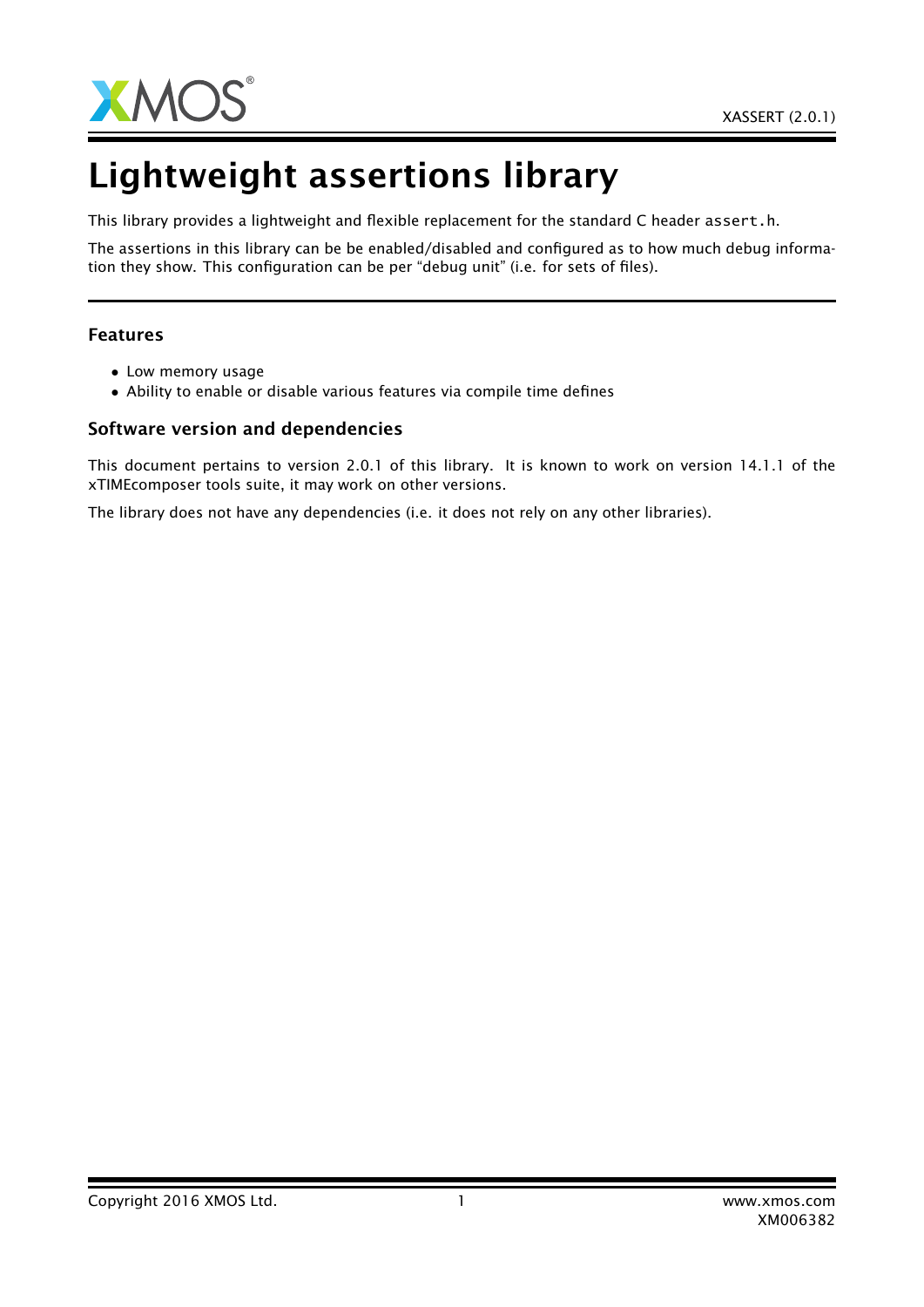



### 1 API

To use the module you need to use lib\_xassert in your application and include the xassert.h header.

#### 1.1 Assertions

An assertion can be inserted into code with the assert macro e.g.:

 $assert(i < n);$ 

Optionally a debug message can be added with the msg macro:

assert( $i < n$  && msg(" $i$  must be less than the array bound"));

If assertions are enabled and the expression in the assertion is false than a trap will occur.

#### 1.2 Unreachable

If the logic of a program dictates that certain code cannot be reached, the unreachable macro can be used e.g.:

```
switch (message) {
case 0:
   ...
case 1:
   ...
default:
  unreachable("message must be 0 or 1");
  break;
}
```
If assertions are enabled then this macro will cause a trap if executed.

#### 1.3 Fail

A failure can be indicated with the fail macro e.g.:

```
if (\text{reg_value} != 0xA5)fail("device not connected properly")
```
A fail will always cause a trap if executed. A failure differs from unreachable in that an unreachable macro should never execute in a correct program whereas a fail could happen in catastrophic circumstances even if the program is correct.

#### 1.4 Controlling assertions

Assertions can be enabled/disabled via command line options to your application build. The following defines can be set by using the -D option to the compiler. For example, the following in your application Makefile will enable line numbers in assertion messages:

```
XCC_FLAGS = ... -DXASSERT_ENABLE_LINE_NUMBERS=1
```
The following defines can be set:

XASSERT\_ENABLE\_ASSERTIONS This define can be used to turn assertions on or off (defaults to 1). XASSERT\_ENABLE\_DEBUG This define will cause assertions to print out the failing expression before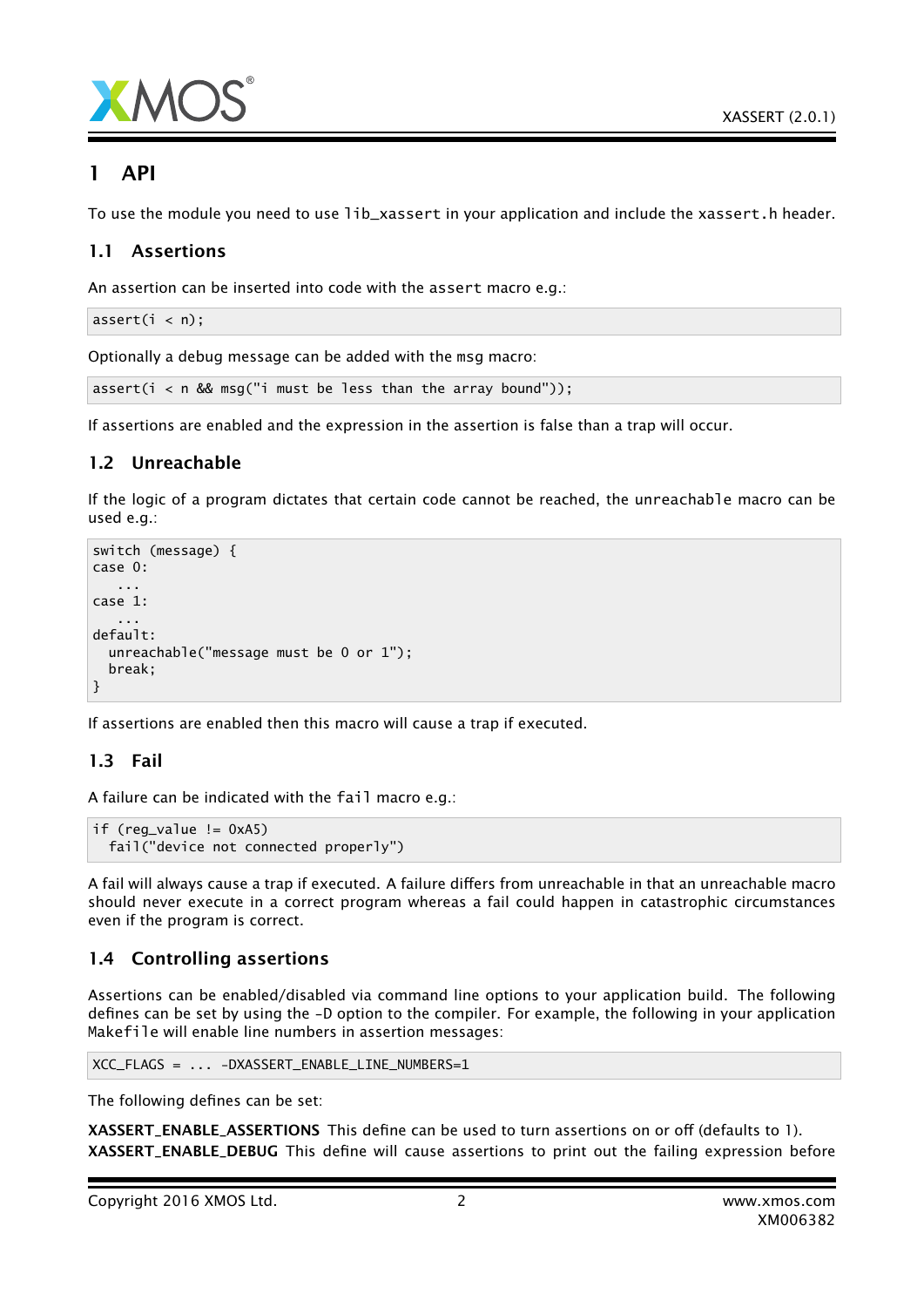

trapping (defaults to 0). Note that this option could significantly increase the code size of your application.

XASSERT\_ENABLE\_LINE\_NUMBERS This define will cause assertions to print the file and line number of the assertion before trapping. Note that this option could significantly increase the code size of your application.

If DEBUG\_UNIT is defined when xassert.h is included then all the assertions in that file belong to that unit. Assertions can then be controlled per debug unit. The mechanism is similar to that used in module\_logging.

- XASSERT\_ENABLE\_ASSERTIONS\_[debug unit] Enable asserts for a particular debug unit. If set to 1, this overrides the default set by XASSERT\_ENABLE\_ASSERTIONS for that debug unit.
- XASSERT\_ENABLE\_DEBUG\_[debug unit] Enable debug messages for a particular debug unit. If set to 1, this overrides the default set by XASSERT\_ENABLE\_DEBUG for that debug unit .
- XASSERT\_DISABLE\_ASSERTIONS\_[debug unit] Disable asserts for a particular debug unit. If set to 1, this overrides the default set by XASSERT\_ENABLE\_ASSERTIONS for that debug unit.
- XASSERT\_DISABLE\_DEBUG\_[debug unit] Disable debug messages for a particular debug unit. If set to 1, this overrides the default set by XASSERT\_ENABLE\_DEBUG for that debug unit .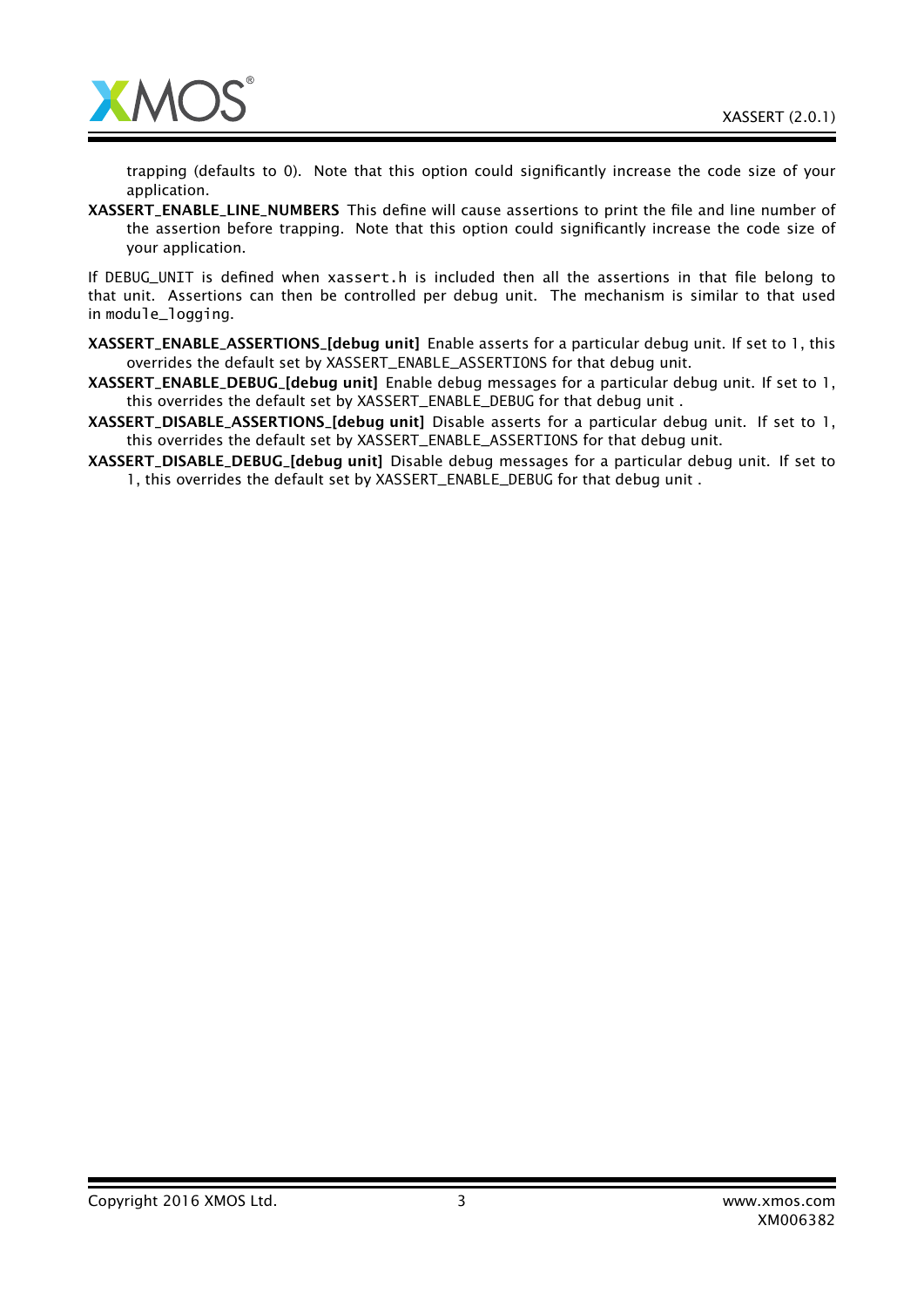

## APPENDIX A - Known Issues

There are no known issues with this library.